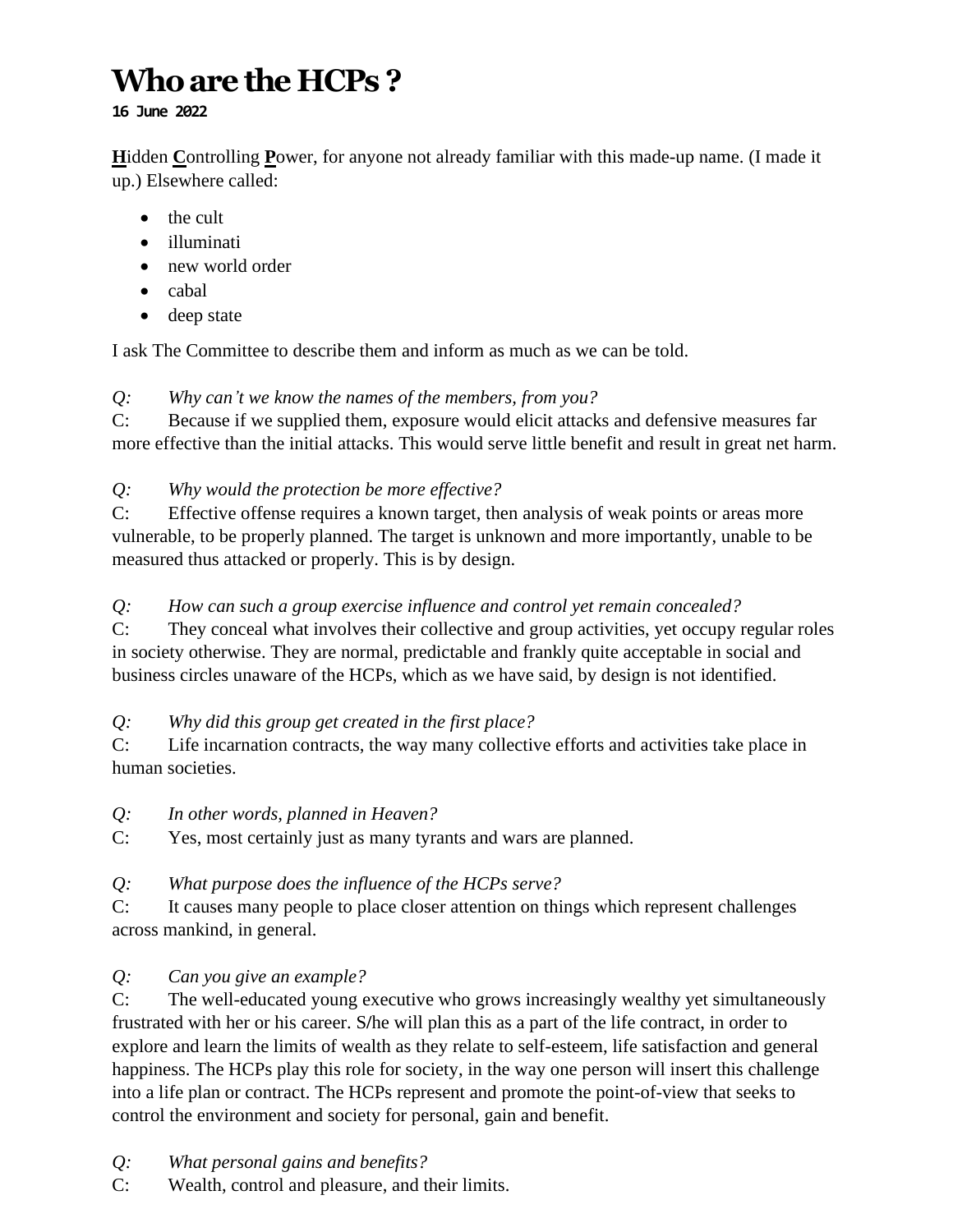- *Q: How does a person become a member of this inner circle?*
- C: S**/**he is recruited.
- *Q: Can a member leave?*
- C: No. S**/**he can stop participating but must be kept quiet.

#### *Q: Are the HCPs mostly male or female?*

C: Male. Women are generally not given to the character traits required for discipline required in the very few cases where dissent might arise.

- *Q: How do the HCPs maintain such cohesion yet concealment?*
- C: They never display publicly who they are.

## *Q: How do they get people to obey them?*

C: With good treatment, appealing incentives and fabulous rewards, plus severe discipline and consequences for infractions. These are rare and never occur within the upper echelon; such candidate recruited will already be in complete agreement to the point where s**/**he is uncorruptible by anyone outside the HCPs.

#### *Q: Why are they uncorruptible?*

C: No opposing ideological force can offer incentives or rewards which come close to what HCPs offer their employees.

#### *Q: Generally, who are their employees?*

C: Public officials, elected and appointed. Key business leaders also.

- *Q: Do they live grandiose lifestyles of opulence and luxury?*
- C: No, this is shunned because the HCPs dislike this. Their life goals are quite different.

*Q: So the Trump Tower apartment where Mr. Trump used to live, as gaudy with gold as can be imagined, is a sign of opulence eschewed by the HCPs?* 

C: Yes.

#### *Q: How do they control people so well?*

C: Identification of candidates early in their career, then slow, gradual and steady increases in rewards for good performance, prizes based on the wants, likes and desires of the target.

#### *Q: What if the candidate resists?*

C: He never discovers who was truly behind the efforts to use his talents and abilities. He is cast aside much the way a successful company, one earning good profits, tosses aside capable executives who don't conform to emotions and ideologies, in spite of demonstrated success and profits produced.

#### *Q: What rewards are given?*

C: Whatever pleasures are wanted. These can be relationships, physical gifts or attention.

#### *Q: How do the HCPs respond to dissent?*

C: This depends on how far into their world the recruit has been brought. Once the recruit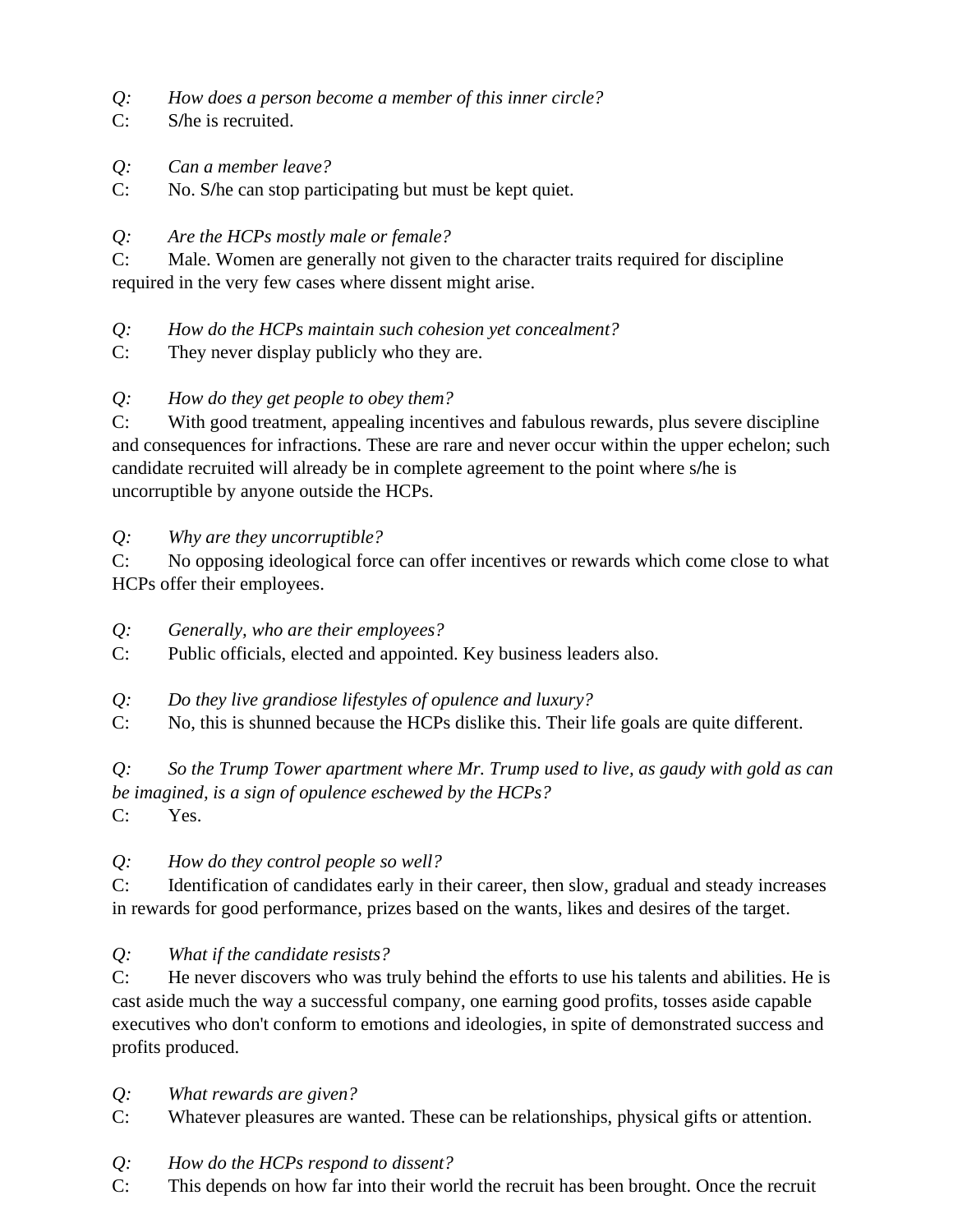has ascended enough levels to learn potentially damaging things, s**/**he is watched closely for signs or revelations that secrets are at risk of revelation. Preemptive disinformation is a common technique used, expulsion, threats and torture are others methods. Making the risk disappear is also done but rarely. This is the ultimate manifestation of power, to abuse it to take another life. It is greatly appealing to many HCP members to know this must be done, they enjoy the ultimate exercise of power.

- *Q: Are they aware of the spiritual nature of the human mind and soul?*
- C: Of course.
- *Q: You would think they'd quit immediately.*
- C: Awareness is not necessarily an indicator of goodwill or noble intent.

*Q: Is their influence good or bad for human society?*

C: Bad, by the ideas and preferences humans typically hold. Nevertheless, what is bad offers a glimpse into the nature of good, in many cases.

*Q: How would mankind solve the HCP problem if it could?*

C: Existence revealed would nearly immediately cause humans to ignore them, more specifically ignore anything which comes from them, which they seek to inculcate in the human population.

*Q: They are responsible for many wo/man-caused or hu/wo/man-created things occurring in the 20th and 21st centuries, yes?* C: Yes.

#### *Q: World Wars I and II ?*

C: The war itself no, but the conditions which made war far more likely, yes. If events which preceded the wars had not come to pass, the HCPs would have extracted great advantage anyway.

*Q: The HCPs are ruthless, aren't they?*

C: By most measures of ruthlessness, yes. They are the antitheses of the biblical suggestion that it is better to do unto others what one wants for oneself. To the HCPs, one should do unto others whatever necessary to extract advantage for one's group.

*Q: Deaths, bankruptcies, national loan defaults, pandemics…*

C: These and many things are carried out by them.

#### *Q: How can they mentally justify this?*

C: The four things we listed will happen naturally, as the result of human social cycles on Earth. Consider deer hunting; of the population in a given area, a certain number will be born and die each month, quarter or year. Controlling the hunt to ensure these natural changes to the deer population are not materially affected, means the deer remain but the humans eat. If humans ignored the deer, would humans eat or only eat something else?

The HCPs use these events as ways to punish, take financial advantage and control populations.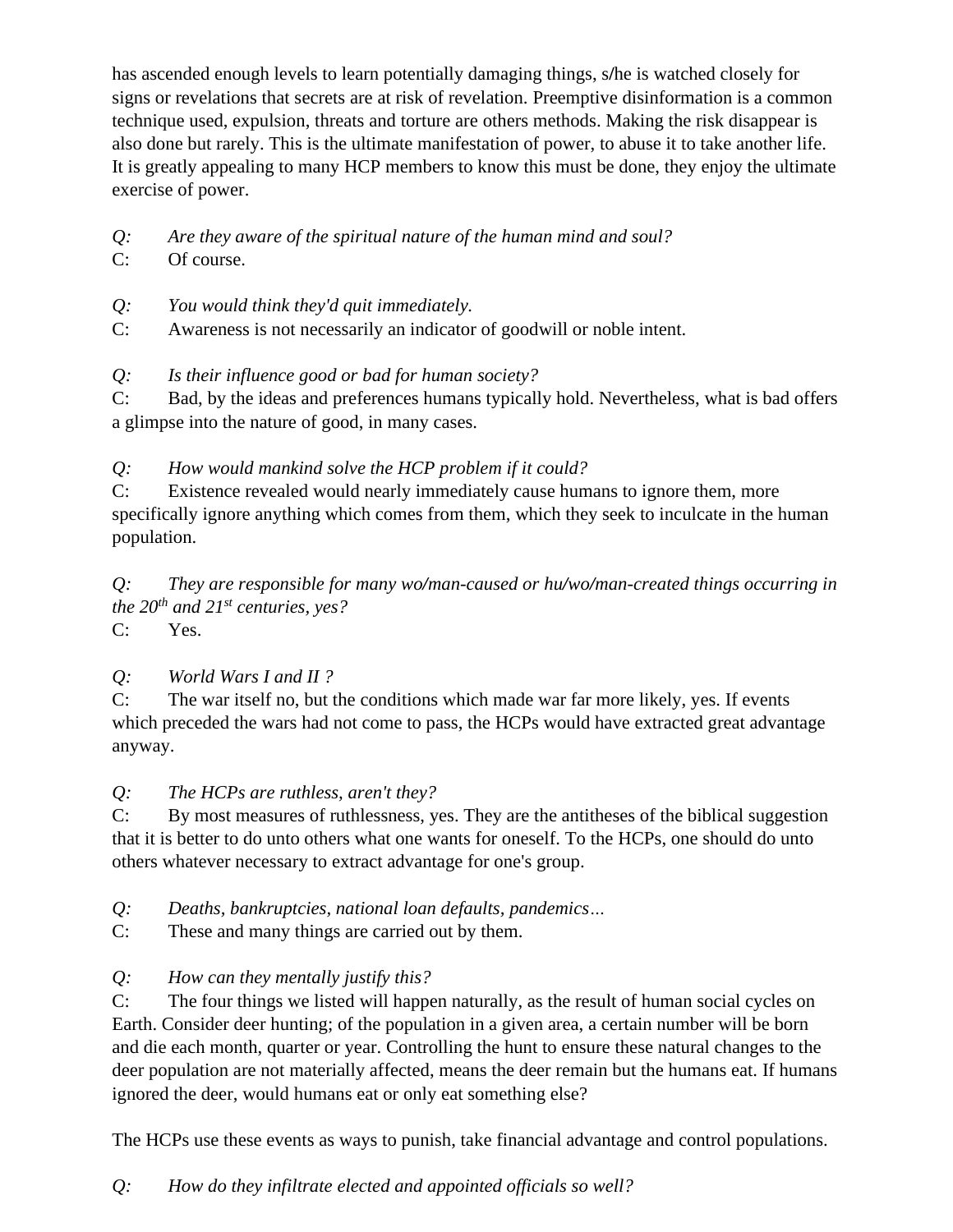C: Political office naturally attracts the dominating, controlling or manipulative, narcissist personality traits. Providing the money and the connection for political candidates creates a potential valuable employee, if the target can be brought up through the system.

## *Q: Can you give an example?*

C: The representative from New York State in the USA, a young woman named Ocasio Cortez. She is completely unaware of who is truly behind her candidacy and would vehemently deny that she is ultimately financed and manipulated from beyond the political spectrum.

# *Q: How is she controlled?*

C: The indoctrination has already occurred, the ideas planted in her by social clues and education long before she took office or ran for it. Mixed with naïveté and her very selfrighteous personality, supported by the great confidence she gained from fundraising, she honestly goes forth with the ideas and statements she truly believes appeal to voters, who she also believe legitimately donate to her campaign. She also believes donations made by business entities are but many contributions made by the same business entities to all candidates. She does not know who is really providing the money. At this stage of her career, she is also being introduced to pleasure influences, whether these be gifts and luxuries or of a personal nature.

Each target is investigated to see what might appeal to him or her, and is then tested to see what appetite s/he has and to what degree s/he can be influenced.

*Q: What happens to the candidate who is simply not very interested in such things?*

C: The HCPs are always hedging their bets, working on a sufficient number of would-be employees to supply a significantly sufficient flow.

*Q: Who are the higher level, well known employees of the HCPs?*

C: Bill and Hillary Clinton, Barack Obama and the Bushes.

# *Q: How do the HCPs remain secret?*

C: Once recruited, their identities are changed. They usually die, or so the story is told. All ties and links with family and friends are severed. As you can imagine, this narrows the candidate pool considerably, because few people are willing to abandon their life completely.

Then, knowledge of authorities, other members, current missions or anything significant is compartmentalized to prevent any one member or group from knowing much and never enough to cause the group harm.

# *Q: The rumors of juvenile sacrifice, bizarre sexual practices, drugs and other things hold any truth?*

C: These things are almost completely used to control employees. The HCPs do not engage in these practices much.

# *Q: Do the HCPs have much contact with alien extraterrestrial visitors?*

C: Yes, but not as often as with government officials. The visitors to Earth see the HCP schemes for what they are, and are not very interested.

*Q: I believe you explained once the rise of the HCPs came in the late 19th century and really gained steam with worldwide travel and telecommunications about a century ago. Will the HCPs*